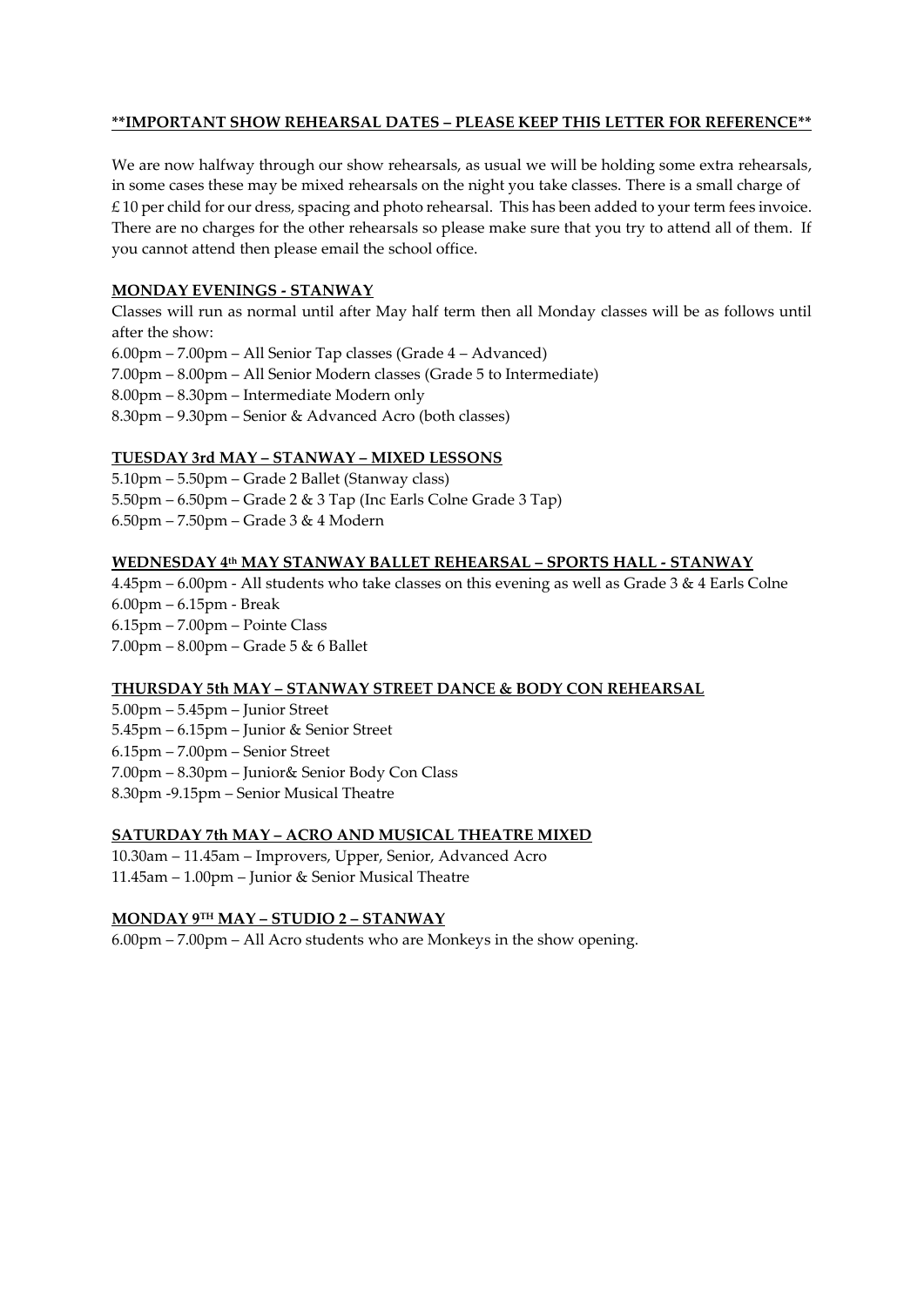# **SUNDAY 15th MAY – STANWAY – ATRIUM – SPACING REHEARSAL**

# **10am – 1.30pm**

All Students who take the following classes: Junior & Senior Musical Theatre Junior & Senior Body Con Junior & Senior Street Jazz Grade 3 – 6 Ballet (Stanway & Earls Colne) Grade 2 (Stanway only) – Advanced Tap Grade 3 (Stanway only) – Intermediate Modern

# **1.30pm** – **4pm**

All Primary – Grade 2 Ballet All Primary – Grade 2 Tap Grade 1 – 2 Modern and Earls Colne Modern All Acro classes Junior & Senior Street Jazz Senior Musical Theatre Grade 4 – Advanced Tap Grade 3 Ballet (Earls Colne only) Adult Tap – **3pm – 4pm**

Some of the classes above have been put down twice. This means you will need to stay for the whole session from 10am – 4pm. Students who stay for the whole session will need to bring a packed lunch and plenty to drink. **Please sign in your child at the main door. Only authorized chaperones will be allowed within the building and in the changing area.**

#### **SUNDAY 29TH MAY – MUSICAL THEATRE PRE RECORDING – MAIN STUDIO - STANWAY**

All students who are in the musical theatre section of the show MUST attend this rehearsal for a prerecording with our sound engineers. Times as follows: Junior Musical Theatre – 10.30am – 11.30am Junior & Senior Musical Theatre – 11.30am – 1pm Senior Musical Theatre – 1pm – 2pm

# **SATURDAY 11 JUNE – ACRO & MUSICAL THEATRE MIXED**

10.30am – 11.45am – ALL Acro classes including Earls Colne 11.45am – 1.00pm – Junior & Senior Musical Theatre

# **SUNDAY 19 JUNE – DRESS REHEARSAL WITH PHOTO CALL – ATRIUM - STANWAY**

Our photographer Rob Sambrook will be taking costumed photographs on this day and all group shots will be available to order during the performances. We will aim to also take some solo shots but this will depend upon timings as our main concern is to rehearse in costume. Photos will be available to purchase online along with the action shots being taken at our tech rehearsal. Parents will be given a password by card to access these shots.

This day also gives us the chance to make any last minute alternations to costumes and for students to make sure that they can dance freely in their costumes. Times below: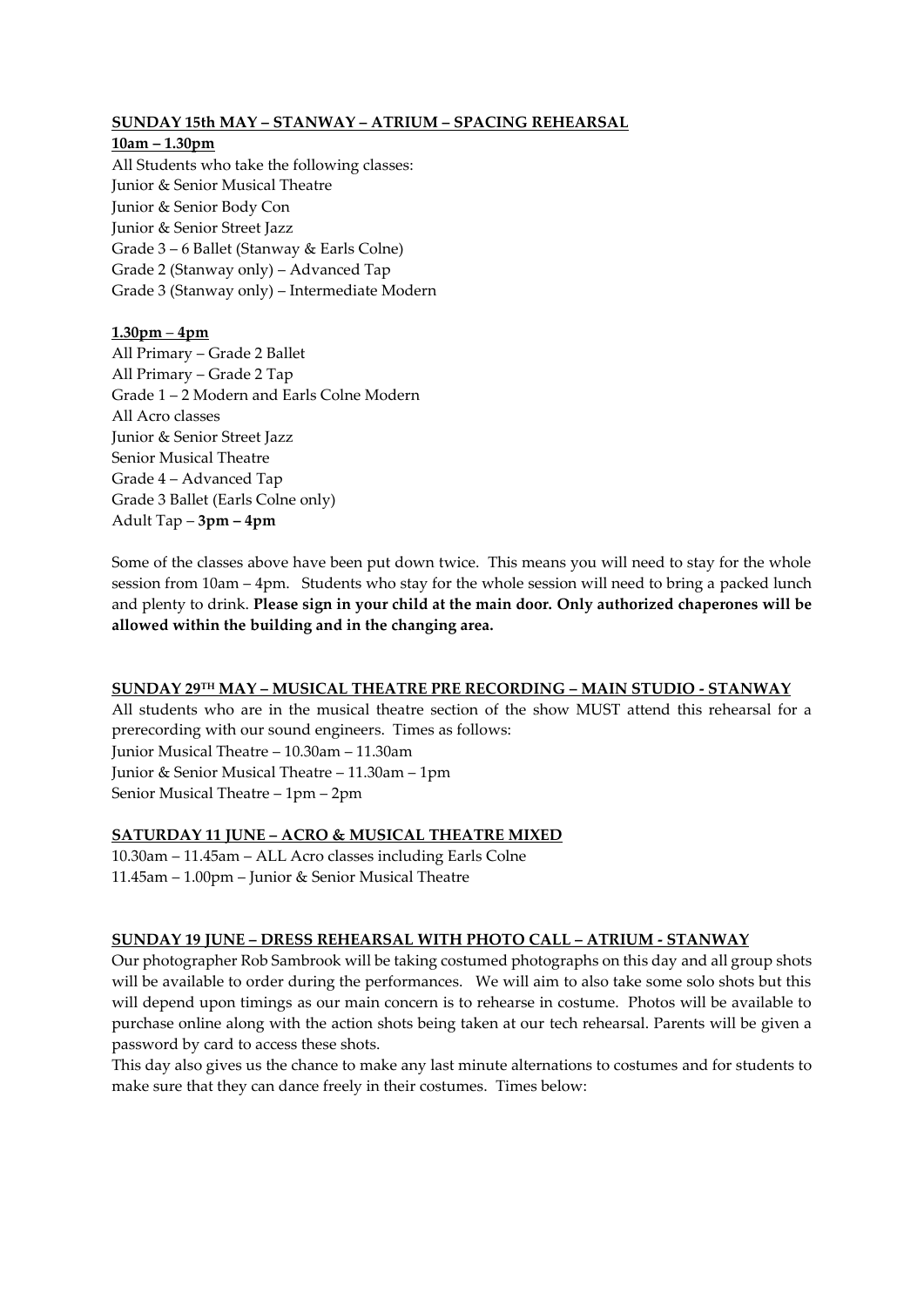## **9.30am – 10.30am** – Tots

# **10am – 12.30pm - All students who take the following classes:**

Friday Primary & Grade 1 Ballet Saturday Primary & Grade 1 Ballet Thursday Earls Colne Primary Ballet Friday & Saturday Primary and Grade 1 Tap Friday & Saturday Grade 1 & 2 Modern Earls Colne Wednesday Modern Earls Colne Wednesday Grade 1 & 2 Ballet Earls Colne Wednesday Grade 1 & 2 Tap

## **11.45am – 1.00pm – All Acrobatic Arts Classes**

# **Those Acro students who are in Aladdin opening will need to stay until 2pm**

#### **1.00pm – 6.00pm - All students who take the following classes**:

Earls Colne Thursday Grade 3 & 4 Ballet Wednesday Grade 3 – 6 Ballet Pointe Class Monday Grade 4 – Advanced Tap Monday Grade 5 – Intermediate Modern Tuesday Grade 2 Ballet Tuesday Grade 3 & 4 Modern Tuesday Grade 2 & 3 Tap Junior & Senior Street Jazz Junior & Senior Body Conditioning Junior & Senior Musical Theatre

#### **4.30pm – 6.00pm Adult Tap**

# **Those students who are only in the Ballet Game of Thrones routine, you may arrive at 4.30pm**

Please be aware that parents are NOT allowed within the hall and must instead drop off children at the check in desk in reception, only authorized chaperones are allowed in the hall.